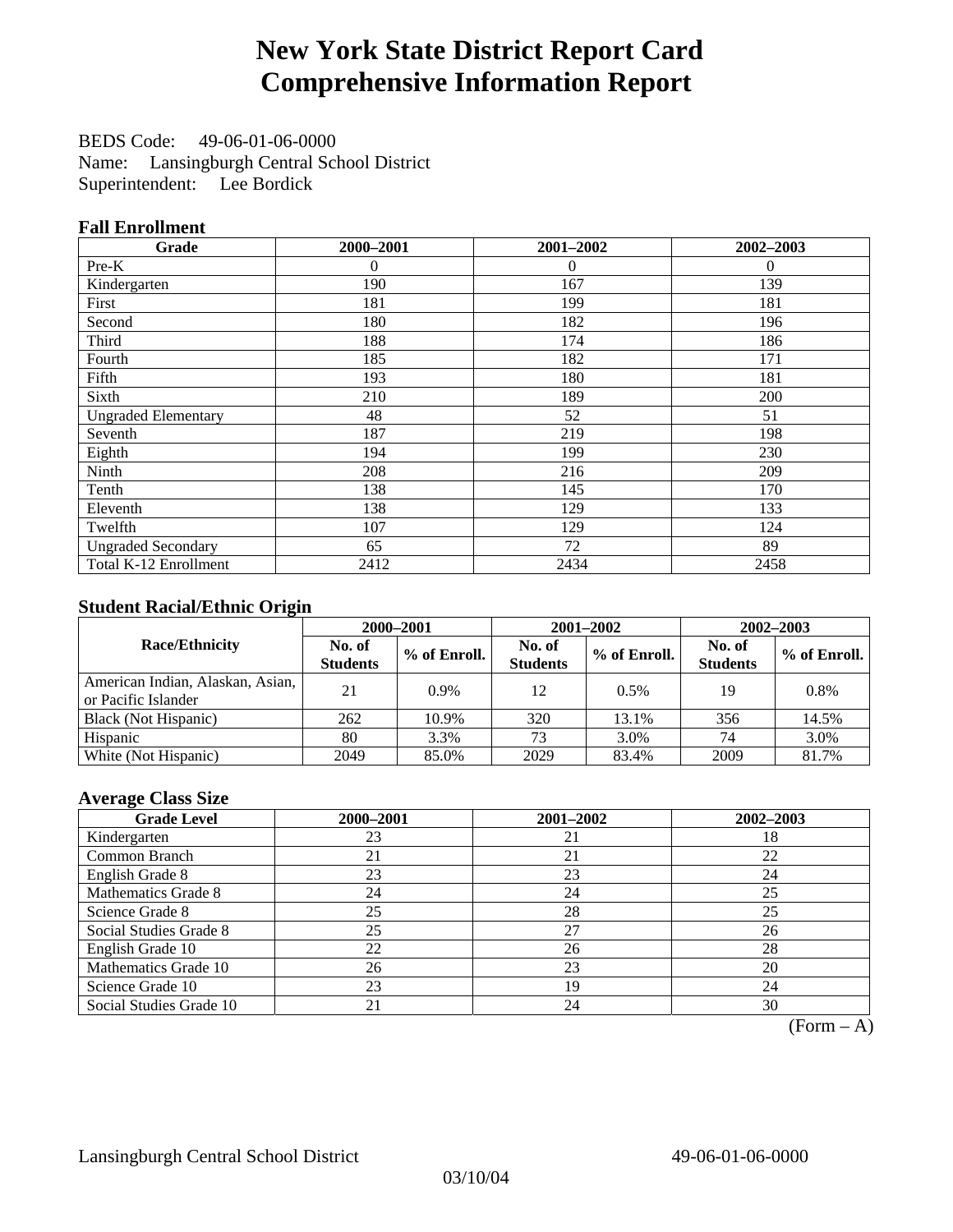#### **District Need to Resource Capacity Category**

| <b>N/RC Category</b> | <b>Description</b>                                                   |
|----------------------|----------------------------------------------------------------------|
|                      | This is an urban or suburban school district with high student needs |
|                      | in relation to district resource capacity.                           |

### **Similar School Group and Description**

| <b>Similar School Group</b> | <b>Description</b> |
|-----------------------------|--------------------|
| NA                          | <b>NA</b>          |

All schools within the same N/RC category are divided into three similar school groups defined by the percentage of students in the school who are eligible for the free-lunch program and/or who are limited English proficient (also known as English language learners).

#### **Student Demographics Used To Determine Similar Schools Group**

| 0                                 | 2000-2001 |         |       | $2001 - 2002$ | $2002 - 2003$ |         |
|-----------------------------------|-----------|---------|-------|---------------|---------------|---------|
|                                   | Count     | Percent | Count | Percent       | Count         | Percent |
| <b>Limited English Proficient</b> | 20        | 0.8%    | 27    | . . 1 %       |               | $0.7\%$ |
| Eligible for Free Lunch           | 739       | 33.3%   | 767   | 33.8%         | 799           | 34.4%   |

#### **Attendance and Suspension**

|                               | 1999–2000       |         |                 | 2000-2001 | $2001 - 2002$   |         |
|-------------------------------|-----------------|---------|-----------------|-----------|-----------------|---------|
|                               | No. of          | $%$ of  | No. of          | $%$ of    | No. of          | $%$ of  |
|                               | <b>Students</b> | Enroll. | <b>Students</b> | Enroll.   | <b>Students</b> | Enroll. |
| <b>Annual Attendance Rate</b> |                 | 93.6%   |                 | 93.7%     |                 | 93.8%   |
| <b>Student Suspensions</b>    | 320             | 3.2%    | 285             | 1.8%      | 324             | 13.3%   |

### **Student Socioeconomic and Stability Indicators**

#### **(Percent of Enrollment)**

|                          | 2000–2001 | $2001 - 2002$ | 2002-2003 |
|--------------------------|-----------|---------------|-----------|
| <b>Reduced Lunch</b>     | 10.1%     | 1.7%          | 11.2%     |
| <b>Public Assistance</b> | NA        | NA            | <b>NA</b> |
| <b>Student Stability</b> | NA        | NA            | NA        |

| <b>Staff Counts</b>                   |           |  |  |  |  |
|---------------------------------------|-----------|--|--|--|--|
| <b>Staff</b>                          | 2002-2003 |  |  |  |  |
| <b>Total Teachers</b>                 | 174       |  |  |  |  |
| <b>Total Other Professional Staff</b> | 22        |  |  |  |  |
| <b>Total Paraprofessionals</b>        | 57        |  |  |  |  |
| Teaching Out of Certification*        |           |  |  |  |  |
| Teachers with Temporary Licenses      |           |  |  |  |  |

\*Teaching out of certification more than on an incidental basis. Teachers with temporary licenses are also counted as teaching out of certification.

 $(Form - B)$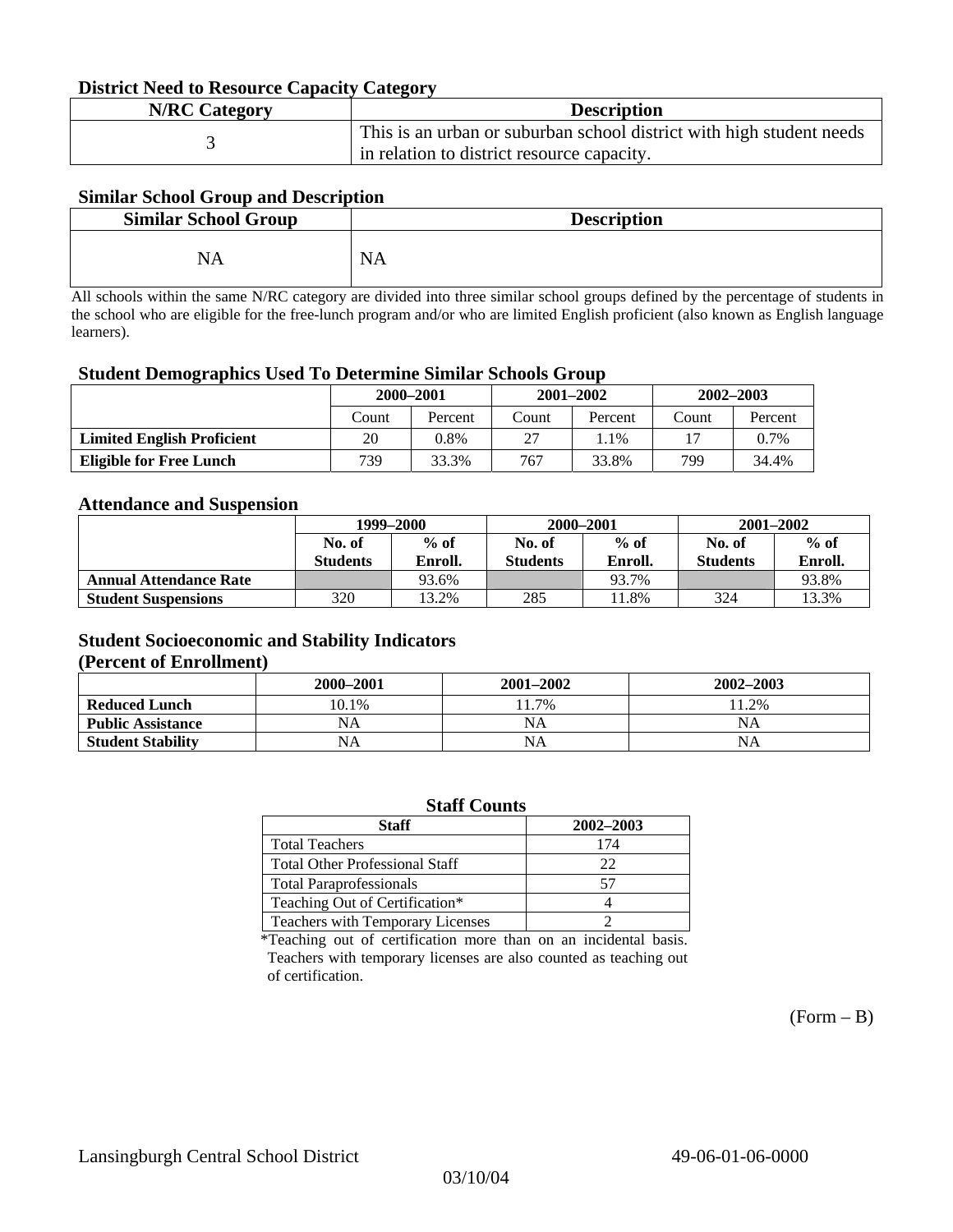# **High School Graduates and Noncompleters**

| ніді эспол этайнакі патінід кеденія вірюшая |                       |                                   |                                                    |                       |                                   |                                                    |                       |                                   |                                                    |  |
|---------------------------------------------|-----------------------|-----------------------------------|----------------------------------------------------|-----------------------|-----------------------------------|----------------------------------------------------|-----------------------|-----------------------------------|----------------------------------------------------|--|
|                                             | 2000-2001             |                                   |                                                    |                       | 2001-2002                         |                                                    |                       | 2002-2003                         |                                                    |  |
|                                             | <b>Total</b><br>Grads | <b>Regents</b><br><b>Diplomas</b> | $\frac{0}{0}$<br><b>Regents</b><br><b>Diplomas</b> | <b>Total</b><br>Grads | <b>Regents</b><br><b>Diplomas</b> | $\frac{6}{6}$<br><b>Regents</b><br><b>Diplomas</b> | <b>Total</b><br>Grads | <b>Regents</b><br><b>Diplomas</b> | $\frac{0}{0}$<br><b>Regents</b><br><b>Diplomas</b> |  |
| General<br>Education                        | 87                    | 54                                | 62%                                                | 94                    | 58                                | 62%                                                | 122                   | 45                                | 37%                                                |  |
| Students with<br><b>Disabilities</b>        | 4                     |                                   | 0%                                                 | 10                    | $\Omega$                          | 0%                                                 | 6                     |                                   | 0%                                                 |  |
| All Students                                | 91                    | 54                                | 59%                                                | 104                   | 58                                | 56%                                                | 128                   | 45                                | 35%                                                |  |

### **High School Graduates Earning Regents Diplomas\***

\*Only students awarded local diplomas (including local diplomas with Regents endorsements) are counted as high school graduates. Because of a change in data collection procedures during the 2001–2002 school year, diploma counts and percentage of graduates earning Regents diplomas are not necessarily comparable between years. Data for the 2000-2001 school year include January, June and August 2001 graduates; data for the 2001-2002 school year include January and June 2002 graduates; data for the 2002–2003 school year include August 2002 and January and June 2003 graduates.

### **Distribution of 2002–2003 Graduates (All Students)**

|               | To 4-vear<br>College | To 2-vear<br>College | <b>To Other Post-</b><br><b>Secondary</b> | <b>To the Military</b> | <b>Employment</b> | Other |
|---------------|----------------------|----------------------|-------------------------------------------|------------------------|-------------------|-------|
| <b>Number</b> |                      | 70                   |                                           |                        |                   |       |
| Percent       | 37%                  | 55%                  | 0%                                        | 2%                     | 6%                | 0%    |

### **Number of High School Completers with Disabilities in 2002–2003**

| Graduates*<br>(a) | <b>Regents</b><br><b>Diplomas</b> | <b>IEP Diplomas</b><br>or Certificates | All 2002-2003<br><b>Completers</b> |  |
|-------------------|-----------------------------------|----------------------------------------|------------------------------------|--|
|                   | b)                                | $\mathbf{c}$                           | $(a+c)$                            |  |
|                   |                                   |                                        |                                    |  |

\*Local Diplomas (including local diplomas with Regents endorsements)

#### **High School Noncompletion Rates**

|                        |                            | 2000-2001       |         |                 | 2001-2002 | 2002-2003       |         |
|------------------------|----------------------------|-----------------|---------|-----------------|-----------|-----------------|---------|
|                        |                            | No. of          | $%$ of  | No. of          | $%$ of    | No. of          | $%$ of  |
|                        |                            | <b>Students</b> | Enroll. | <b>Students</b> | Enroll.   | <b>Students</b> | Enroll. |
| <b>General-</b>        | Dropped Out                |                 |         | 17              |           | 8               |         |
| <b>Education</b>       | Entered GED Program*       |                 |         | 25              |           | 16              |         |
| <b>Students</b>        | <b>Total Noncompleters</b> |                 |         | 42              |           | 24              |         |
| <b>Students</b>        | Dropped Out                |                 |         | 3               |           | 6               |         |
| with                   | Entered GED Program*       |                 |         |                 |           | $\overline{2}$  |         |
| <b>Disabilities</b>    | <b>Total Noncompleters</b> |                 |         | 4               |           | 8               |         |
|                        | Dropped Out                | 25              | 4.0%    | 20              | 3.0%      | 14              | 2.0%    |
| All<br><b>Students</b> | Entered GED Program*       | 40              | 6.3%    | 26              | 3.9%      | 18              | 2.5%    |
|                        | <b>Total Noncompleters</b> | 65              | 10.3%   | 46              | 6.9%      | 32              | 4.5%    |

\*The number and percentage of students who left K-12, diploma-bound systems and entered an alternative program leading to a high school equivalency diploma.

 $(Form - C)$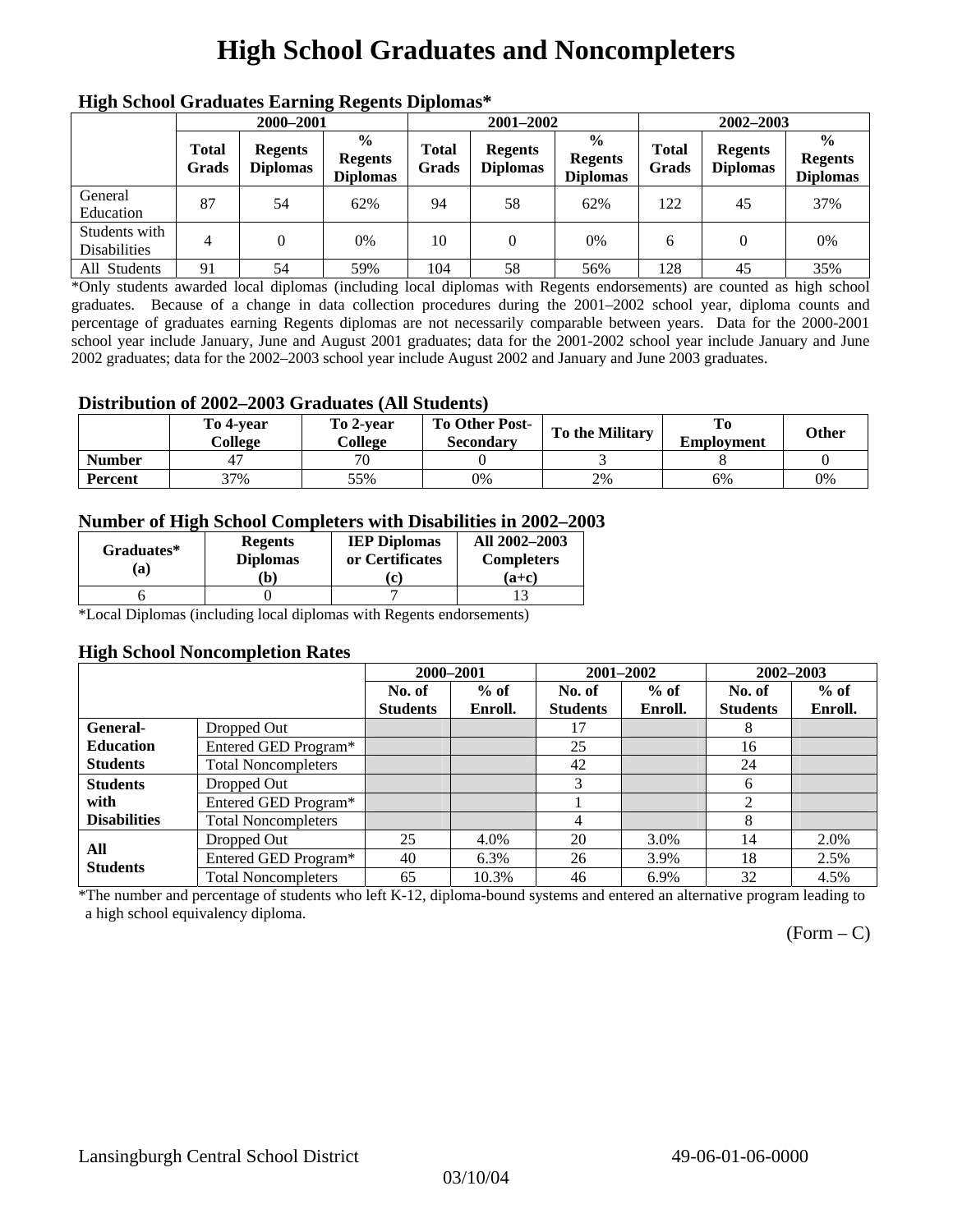# **Career Development and Occupational Studies (CDOS)**

### **Percentage of Students Documenting Self- and Career-Awareness Information and Career Exploration Activities, K–3**

| <b>Grades</b> | $2000 - 01$ | $2001 - 02$ | $2002 - 03$ |
|---------------|-------------|-------------|-------------|
| K–1           |             | 96%         | 96%         |
|               |             | 98%         | 96%         |

### **Students Developing a Career Plan, 4–12**

| <b>Grades</b> |                                                                                                                                                          | $2000 - 01$ | $2001 - 02$ | $2002 - 03$ |
|---------------|----------------------------------------------------------------------------------------------------------------------------------------------------------|-------------|-------------|-------------|
|               | Number of General-Education Students                                                                                                                     |             | 300         | 290         |
| $4 - 5$       | Number of Students with Disabilities                                                                                                                     |             | 62          | 62          |
|               | Number of All Students                                                                                                                                   |             | 362         | 352         |
|               | Percent of Enrollment                                                                                                                                    |             | 96%         | 96%         |
|               | Number of General-Education Students                                                                                                                     |             | 527         | 502         |
|               | Number of Students with Disabilities                                                                                                                     |             | 125         | 126         |
| $6 - 8$       | Number of All Students                                                                                                                                   |             | 652         | 628         |
|               | Percent of Enrollment<br>Number of General-Education Students<br>Number of Students with Disabilities<br>Number of All Students<br>Percent of Enrollment |             | 100%        | 93%         |
|               |                                                                                                                                                          |             | 289         | 523         |
| $9 - 12$      |                                                                                                                                                          |             | 72          | 113         |
|               |                                                                                                                                                          |             | 361         | 636         |
|               |                                                                                                                                                          |             | 55%         | 92%         |

## **Second Language Proficiency Examinations**

### **General-Education Students**

| <b>Test</b> | 2000-2001         |           |                   | 2001-2002 | 2002-2003         |           |  |
|-------------|-------------------|-----------|-------------------|-----------|-------------------|-----------|--|
|             | <b>No. Tested</b> | % Passing | <b>No. Tested</b> | % Passing | <b>No. Tested</b> | % Passing |  |
| French      | 30                | 83%       | 28                | 61%       | 48                | 60%       |  |
| German      |                   | 0%        |                   | $0\%$     |                   | 0%        |  |
| Italian     |                   | 0%        |                   | 0%        |                   | 0%        |  |
| Latin       |                   | 0%        |                   | $0\%$     |                   | 0%        |  |
| Spanish     |                   | 67%       | 64                | 72%       | 24                | 92%       |  |

### **Students with Disabilities**

| <b>Test</b> | 2000-2001                      |    |            | 2001-2002 | 2002-2003         |           |  |
|-------------|--------------------------------|----|------------|-----------|-------------------|-----------|--|
|             | % Passing<br><b>No. Tested</b> |    | No. Tested | % Passing | <b>No. Tested</b> | % Passing |  |
| French      |                                | 0% |            | 0%        |                   | 0%        |  |
| German      |                                | 0% |            | 0%        |                   | 0%        |  |
| Italian     |                                | 0% |            | 0%        |                   | 0%        |  |
| Latin       |                                | 0% |            | $0\%$     |                   | 0%        |  |
| Spanish     |                                |    |            |           |                   | 0%        |  |

 <sup>(</sup>Form-D)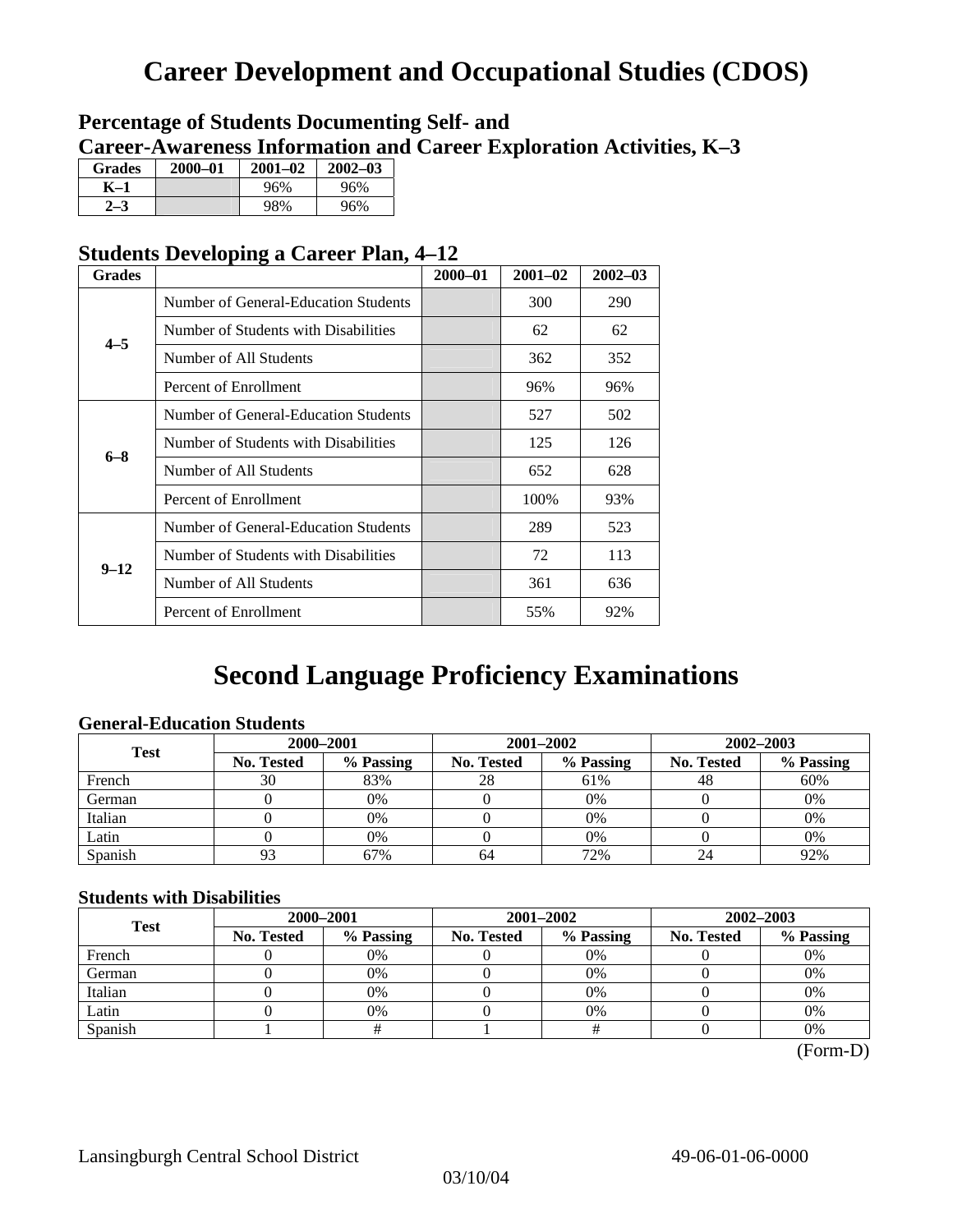# **Regents Competency Tests**

### **General-Education Students**

| <b>Test</b>           | 2000-2001  |           |            | 2001-2002 | 2002-2003  |           |  |
|-----------------------|------------|-----------|------------|-----------|------------|-----------|--|
|                       | No. Tested | % Passing | No. Tested | % Passing | No. Tested | % Passing |  |
| <b>Mathematics</b>    |            |           |            |           |            | 100%      |  |
| Science               |            | 75%       |            |           |            |           |  |
| Reading               |            |           |            |           |            |           |  |
| Writing               |            |           |            |           |            |           |  |
| <b>Global Studies</b> |            | 57%       |            |           |            |           |  |
| U.S. Hist & Gov't     |            | 57%       |            | 0%        |            | 0%        |  |

### **Students with Disabilities**

| <b>Test</b>           | 2000-2001         |           |            | 2001-2002 | 2002-2003                                 |           |  |
|-----------------------|-------------------|-----------|------------|-----------|-------------------------------------------|-----------|--|
|                       | <b>No. Tested</b> | % Passing | No. Tested | % Passing | <b>No. Tested</b><br>36<br>36<br>26<br>43 | % Passing |  |
| <b>Mathematics</b>    | 22                | 55%       | 24         | 92%       |                                           | 81%       |  |
| Science               | 16                | 31%       | 32         | 91%       |                                           | 58%       |  |
| Reading               | 12                | 83%       | 57         | 91%       |                                           | 69%       |  |
| Writing               | 10                | 100%      | 18         | 72%       |                                           | 72%       |  |
| <b>Global Studies</b> |                   | #         |            | 100%      |                                           | 82%       |  |
| U.S. Hist & Gov't     |                   | #         |            |           |                                           |           |  |

 $(Form - E)$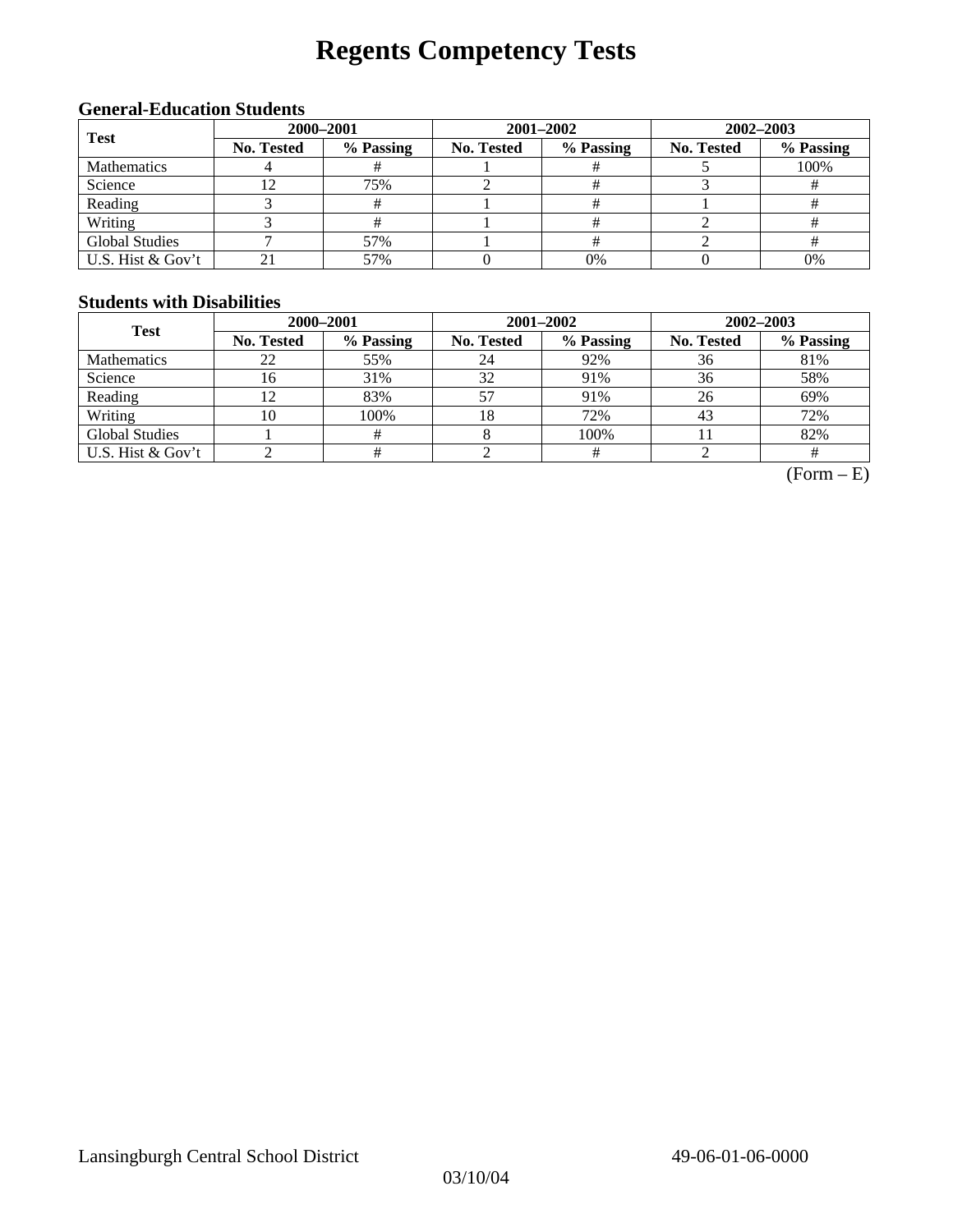|                                                            | <b>All Students</b>  |                                     | <b>Students with Disabilities</b> |                           |                           |                  |  |  |
|------------------------------------------------------------|----------------------|-------------------------------------|-----------------------------------|---------------------------|---------------------------|------------------|--|--|
|                                                            | 2001                 | 2002                                | 2003                              | 2001                      | 2002                      | 2003             |  |  |
|                                                            |                      | <b>Comprehensive English</b>        |                                   |                           |                           |                  |  |  |
| Number Tested                                              | 152                  | 131                                 | 144                               | $\overline{4}$            | 6                         | 12               |  |  |
| Number Scoring 55-100                                      | 146                  | 123                                 | 113                               | $\#$                      | 5                         | $\boldsymbol{7}$ |  |  |
| Number Scoring 65-100                                      | 119                  | 108                                 | 104                               | $\overline{\#}$           | $\overline{4}$            | 5                |  |  |
| Number Scoring 85-100                                      | 18                   | 29                                  | 25                                | $\overline{\#}$           | $\overline{0}$            | $\overline{0}$   |  |  |
| Percentage of Tested Scoring 55-100                        | 96%                  | 94%                                 | 78%                               | $\overline{\#}$           | 83%                       | 58%              |  |  |
| Percentage of Tested Scoring 65-100                        | 78%                  | 82%                                 | 72%                               | $\#$                      | 67%                       | 42%              |  |  |
| Percentage of Tested Scoring 85-100                        | 12%                  | 22%                                 | 17%                               | $\overline{\overline{H}}$ | 0%                        | 0%               |  |  |
|                                                            | <b>Mathematics A</b> |                                     |                                   |                           |                           |                  |  |  |
| Number Tested                                              | $\boldsymbol{0}$     | 101                                 | 178                               | $\boldsymbol{0}$          | 1                         | 17               |  |  |
| Number Scoring 55-100                                      | $\overline{0}$       | 85                                  | 124                               | $\mathbf{0}$              | $\overline{\overline{H}}$ | $\overline{7}$   |  |  |
| Number Scoring 65-100                                      | $\overline{0}$       | 68                                  | 99                                | $\boldsymbol{0}$          | $\#$                      | 3                |  |  |
| Number Scoring 85-100                                      | $\overline{0}$       | 25                                  | 26                                | $\boldsymbol{0}$          | $\overline{\overline{H}}$ | $\boldsymbol{0}$ |  |  |
| Percentage of Tested Scoring 55-100                        | 0%                   | 84%                                 | 70%                               | 0%                        | $\#$                      | 41%              |  |  |
| Percentage of Tested Scoring 65-100                        | 0%                   | 67%                                 | 56%                               | 0%                        | $\overline{\#}$           | 18%              |  |  |
| Percentage of Tested Scoring 85-100                        | 0%                   | 25%                                 | 15%                               | 0%                        | $\#$                      | 0%               |  |  |
| Mathematics B (first administered June 2001)               |                      |                                     |                                   |                           |                           |                  |  |  |
| Number Tested                                              | $\overline{0}$       | 1                                   | $\boldsymbol{0}$                  | $\boldsymbol{0}$          | $\boldsymbol{0}$          | $\boldsymbol{0}$ |  |  |
| Number Scoring 55-100                                      | $\overline{0}$       | $\overline{\#}$                     | $\overline{0}$                    | $\mathbf{0}$              | $\overline{0}$            | $\overline{0}$   |  |  |
| Number Scoring 65-100                                      | $\overline{0}$       | $\#$                                | $\overline{0}$                    | $\overline{0}$            | $\overline{0}$            | $\overline{0}$   |  |  |
| Number Scoring 85-100                                      | $\overline{0}$       | $\overline{\#}$                     | $\overline{0}$                    | $\overline{0}$            | $\overline{0}$            | $\overline{0}$   |  |  |
| Percentage of Tested Scoring 55-100                        | 0%                   | $\overline{\#}$                     | 0%                                | 0%                        | 0%                        | 0%               |  |  |
| Percentage of Tested Scoring 65-100                        | 0%                   | $\#$                                | 0%                                | 0%                        | 0%                        | 0%               |  |  |
| Percentage of Tested Scoring 85-100                        | 0%                   | #                                   | 0%                                | 0%                        | 0%                        | 0%               |  |  |
|                                                            |                      | <b>Global History and Geography</b> |                                   |                           |                           |                  |  |  |
| Number Tested                                              | 184                  | 150                                 | 179                               | $\overline{4}$            | 12                        | 20               |  |  |
| Number Scoring 55-100                                      | 174                  | 133                                 | 123                               | $\overline{\#}$           | 9                         | 6                |  |  |
| Number Scoring 65-100                                      | 134                  | 104                                 | 87                                | $\overline{\#}$           | $\overline{5}$            | $\overline{3}$   |  |  |
| Number Scoring 85-100                                      | 27                   | 12                                  | 24                                | $\overline{\#}$           | $\mathbf{0}$              | $\mathbf{0}$     |  |  |
| Percentage of Tested Scoring 55-100                        | 95%                  | 89%                                 | 69%                               | $\overline{\#}$           | 75%                       | 30%              |  |  |
| Percentage of Tested Scoring 65-100                        | 73%                  | 69%                                 | 49%                               | $\overline{\#}$           | 42%                       | 15%              |  |  |
| Percentage of Tested Scoring 85-100                        | 15%                  | 8%                                  | 13%                               | $\overline{\#}$           | 0%                        | $0\%$            |  |  |
| U.S. History and Government (first administered June 2001) |                      |                                     |                                   |                           |                           |                  |  |  |
| Number Tested                                              | 134                  | 147                                 | 151                               | 6                         | 9                         | 13               |  |  |
| Number Scoring 55-100                                      | 109                  | 133                                 | 136                               | $\overline{5}$            | 6                         | $\overline{10}$  |  |  |
| Number Scoring 65-100                                      | 81                   | 103                                 | 126                               | 3                         | 5                         | 10               |  |  |
| Number Scoring 85-100                                      | 16                   | 14                                  | $\overline{38}$                   | $\overline{0}$            | $\mathbf{1}$              | 1                |  |  |
| Percentage of Tested Scoring 55-100                        | 81%                  | 90%                                 | 90%                               | 83%                       | 67%                       | 77%              |  |  |
| Percentage of Tested Scoring 65-100                        | 60%                  | 70%                                 | 83%                               | 50%                       | 56%                       | 77%              |  |  |
| Percentage of Tested Scoring 85-100                        | 12%                  | 10%                                 | 25%                               | 0%                        | 11%                       | $8\%$            |  |  |

 $(Form - F)$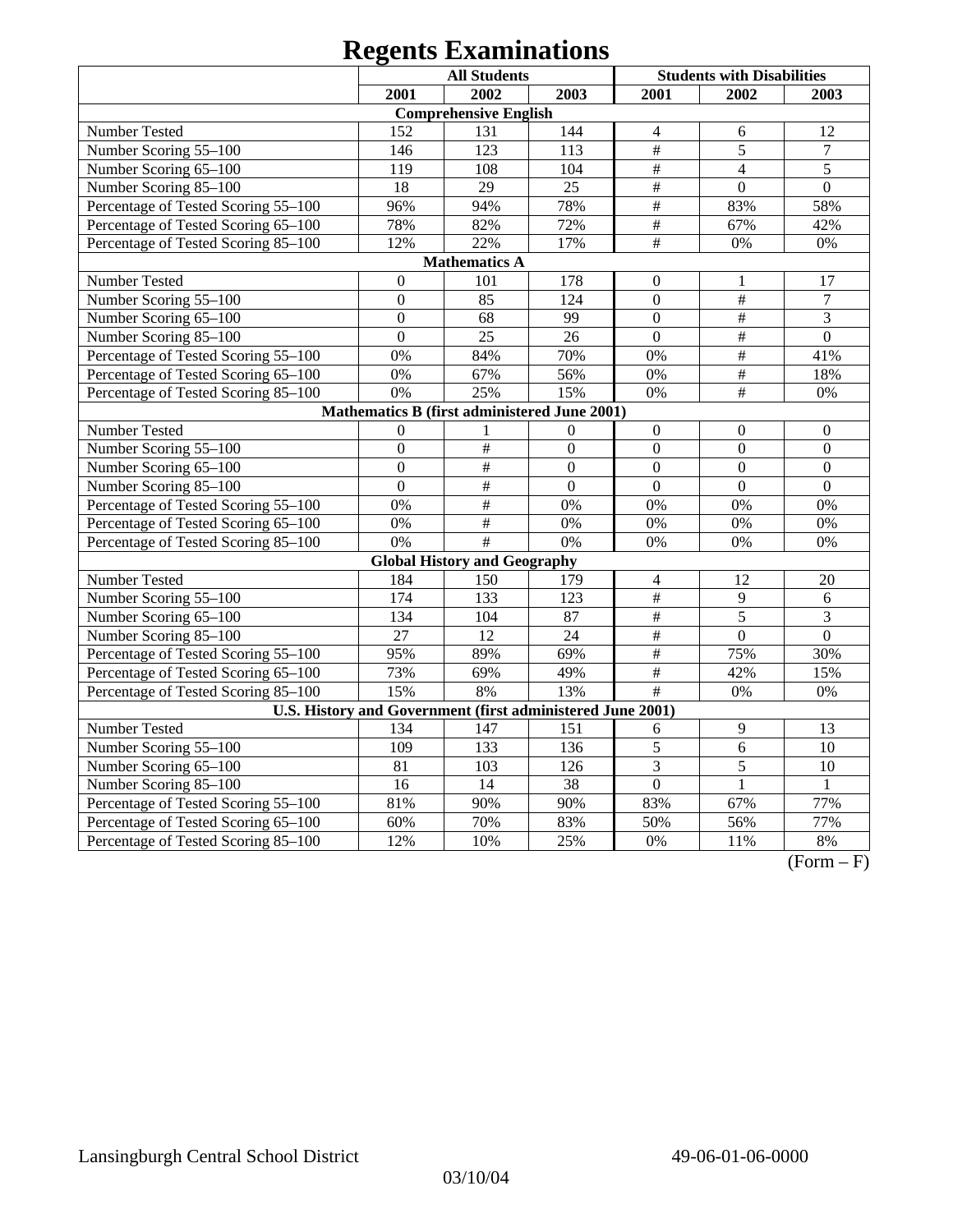|                                                               |      | <b>All Students</b>                                       |                |                | <b>Students with Disabilities</b> |              |
|---------------------------------------------------------------|------|-----------------------------------------------------------|----------------|----------------|-----------------------------------|--------------|
|                                                               | 2001 | 2002                                                      | 2003           | 2001           | 2002                              | 2003         |
|                                                               |      | Living Environment (first administered June 2001)         |                |                |                                   |              |
| Number Tested                                                 | 147  | 183                                                       | 179            | 3              | 10                                | 16           |
| Number Scoring 55-100                                         | 144  | 179                                                       | 154            | #              | 9                                 | 10           |
| Number Scoring 65-100                                         | 135  | 168                                                       | 122            | $\#$           | 6                                 | 5            |
| Number Scoring 85-100                                         | 18   | 37                                                        | 14             | $\#$           | $\Omega$                          | $\mathbf{0}$ |
| Percentage of Tested Scoring 55-100                           | 98%  | 98%                                                       | 86%            | $\#$           | 90%                               | 62%          |
| Percentage of Tested Scoring 65-100                           | 92%  | 92%                                                       | 68%            | $\#$           | 60%                               | 31%          |
| Percentage of Tested Scoring 85-100                           | 12%  | 20%                                                       | 8%             | #              | 0%                                | 0%           |
| Physical Setting/Earth Science (first administered June 2001) |      |                                                           |                |                |                                   |              |
| Number Tested                                                 | 87   | 15                                                        | 92             | $\mathbf{0}$   | $\boldsymbol{0}$                  | 1            |
| Number Scoring 55-100                                         | 80   | 11                                                        | 85             | $\overline{0}$ | $\Omega$                          | $\#$         |
| Number Scoring 65-100                                         | 62   | 8                                                         | 72             | $\overline{0}$ | $\Omega$                          | $\#$         |
| Number Scoring 85-100                                         | 19   | $\boldsymbol{0}$                                          | 31             | $\theta$       | $\mathbf{0}$                      | $\#$         |
| Percentage of Tested Scoring 55-100                           | 92%  | 73%                                                       | 92%            | 0%             | 0%                                | $\#$         |
| Percentage of Tested Scoring 65-100                           | 71%  | 53%                                                       | 78%            | 0%             | 0%                                | $\#$         |
| Percentage of Tested Scoring 85-100                           | 22%  | 0%                                                        | 34%            | 0%             | 0%                                | $\#$         |
|                                                               |      | Physical Setting/Chemistry (first administered June 2002) |                |                |                                   |              |
| Number Tested                                                 |      | 102                                                       | 102            |                |                                   |              |
| Number Scoring 55-100                                         |      | 84                                                        | 89             |                | $\#$                              | $\#$         |
| Number Scoring 65-100                                         |      | 46                                                        | 57             |                | #                                 | $\#$         |
| Number Scoring 85-100                                         |      | $\overline{2}$                                            | $\overline{7}$ |                | $\#$                              | $\#$         |
| Percentage of Tested Scoring 55-100                           |      | 82%                                                       | 87%            |                | $\#$                              | $\#$         |
| Percentage of Tested Scoring 65-100                           |      | 45%                                                       | 56%            |                | $\#$                              | $\#$         |
| Percentage of Tested Scoring 85-100                           |      | 2%                                                        | 7%             |                | $\#$                              | $\#$         |
|                                                               |      | Physical Setting/Physics (first administered June 2002)*  |                |                |                                   |              |
| Number Tested                                                 |      |                                                           |                |                |                                   |              |
| Number Scoring 55-100                                         |      |                                                           |                |                |                                   |              |
| Number Scoring 65-100                                         |      |                                                           |                |                |                                   |              |
| Number Scoring 85-100                                         |      |                                                           |                |                |                                   |              |
| Percentage of Tested Scoring 55-100                           |      |                                                           |                |                |                                   |              |
| Percentage of Tested Scoring 65-100                           |      |                                                           |                |                |                                   |              |
| Percentage of Tested Scoring 85-100                           |      |                                                           |                |                |                                   |              |

\* Physical Setting/Physics results are not included in the report card because the Department is issuing a new conversion chart for this assessment. Data currently available to the Department are based on the original conversion chart for the assessment.

 $(Form - G)$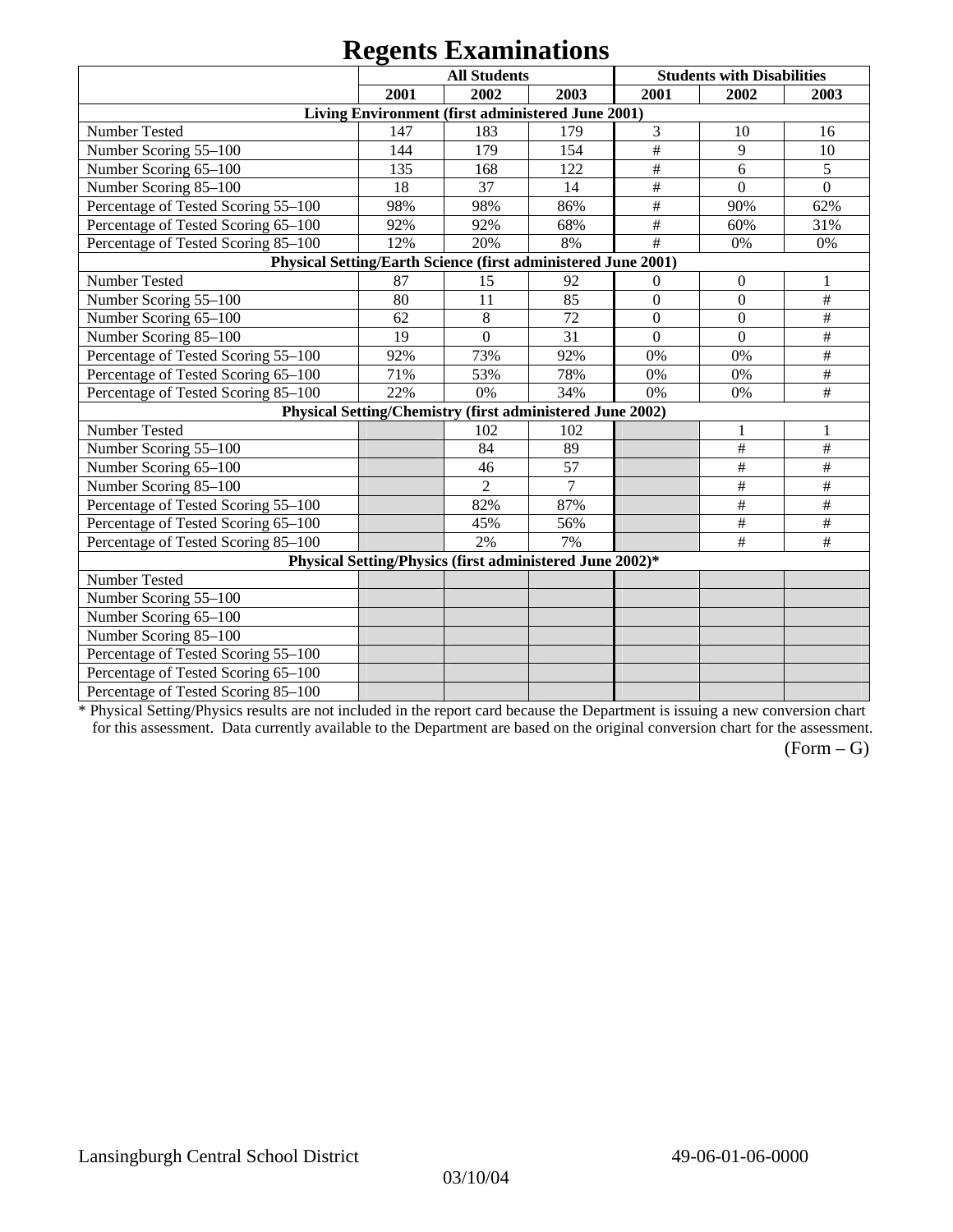|                                     |                         | <b>All Students</b>          |                  | <b>Students with Disabilities</b> |                  |                  |
|-------------------------------------|-------------------------|------------------------------|------------------|-----------------------------------|------------------|------------------|
|                                     | 2001                    | 2002                         | 2003             | 2001                              | 2002             | 2003             |
|                                     |                         | <b>Comprehensive French</b>  |                  |                                   |                  |                  |
| Number Tested                       | 17                      | 14                           | 15               | 0                                 | $\theta$         | $\mathbf{0}$     |
| Number Scoring 55-100               | 17                      | 13                           | 15               | $\mathbf{0}$                      | $\boldsymbol{0}$ | $\boldsymbol{0}$ |
| Number Scoring 65-100               | 17                      | 13                           | 14               | $\overline{0}$                    | $\overline{0}$   | $\boldsymbol{0}$ |
| Number Scoring 85-100               | $\overline{\mathbf{4}}$ | 3                            | $\overline{7}$   | $\overline{0}$                    | $\overline{0}$   | $\overline{0}$   |
| Percentage of Tested Scoring 55-100 | 100%                    | 93%                          | 100%             | 0%                                | 0%               | 0%               |
| Percentage of Tested Scoring 65-100 | 100%                    | 93%                          | 93%              | 0%                                | 0%               | $0\%$            |
| Percentage of Tested Scoring 85-100 | 24%                     | 21%                          | 47%              | 0%                                | 0%               | 0%               |
|                                     |                         | <b>Comprehensive Italian</b> |                  |                                   |                  |                  |
| Number Tested                       | 0                       | 0                            | $\boldsymbol{0}$ | $\boldsymbol{0}$                  | $\theta$         | $\theta$         |
| Number Scoring 55-100               | $\boldsymbol{0}$        | $\boldsymbol{0}$             | $\boldsymbol{0}$ | $\mathbf{0}$                      | $\overline{0}$   | $\mathbf{0}$     |
| Number Scoring 65-100               | $\mathbf{0}$            | $\boldsymbol{0}$             | $\boldsymbol{0}$ | $\overline{0}$                    | $\overline{0}$   | $\boldsymbol{0}$ |
| Number Scoring 85-100               | $\mathbf{0}$            | $\mathbf{0}$                 | $\boldsymbol{0}$ | $\overline{0}$                    | $\overline{0}$   | $\Omega$         |
| Percentage of Tested Scoring 55-100 | 0%                      | 0%                           | 0%               | 0%                                | 0%               | 0%               |
| Percentage of Tested Scoring 65-100 | 0%                      | 0%                           | 0%               | 0%                                | 0%               | 0%               |
| Percentage of Tested Scoring 85-100 | 0%                      | 0%                           | 0%               | 0%                                | 0%               | 0%               |
|                                     |                         | <b>Comprehensive German</b>  |                  |                                   |                  |                  |
| Number Tested                       | $\overline{0}$          | 0                            | 1                | $\boldsymbol{0}$                  | $\mathbf{0}$     | 1                |
| Number Scoring 55-100               | $\boldsymbol{0}$        | $\boldsymbol{0}$             | $\#$             | $\mathbf{0}$                      | $\boldsymbol{0}$ | $\#$             |
| Number Scoring 65-100               | $\overline{0}$          | $\boldsymbol{0}$             | $\frac{1}{2}$    | $\overline{0}$                    | $\theta$         | $\frac{1}{2}$    |
| Number Scoring 85-100               | $\overline{0}$          | $\mathbf{0}$                 | $\overline{\#}$  | $\overline{0}$                    | $\overline{0}$   | $\overline{\#}$  |
| Percentage of Tested Scoring 55-100 | 0%                      | 0%                           | $\overline{\#}$  | 0%                                | 0%               | $\overline{\#}$  |
| Percentage of Tested Scoring 65-100 | 0%                      | 0%                           | $\frac{1}{2}$    | 0%                                | 0%               | $\overline{\#}$  |
| Percentage of Tested Scoring 85-100 | 0%                      | 0%                           | $\#$             | 0%                                | 0%               | $\overline{\#}$  |
|                                     |                         | <b>Comprehensive Hebrew</b>  |                  |                                   |                  |                  |
| Number Tested                       | $\theta$                | 0                            | $\boldsymbol{0}$ | $\boldsymbol{0}$                  | $\overline{0}$   | $\boldsymbol{0}$ |
| Number Scoring 55-100               | $\boldsymbol{0}$        | $\boldsymbol{0}$             | $\boldsymbol{0}$ | $\mathbf{0}$                      | $\overline{0}$   | $\mathbf{0}$     |
| Number Scoring 65-100               | $\mathbf{0}$            | $\boldsymbol{0}$             | $\boldsymbol{0}$ | $\overline{0}$                    | $\overline{0}$   | $\boldsymbol{0}$ |
| Number Scoring 85-100               | $\mathbf{0}$            | $\mathbf{0}$                 | $\boldsymbol{0}$ | $\overline{0}$                    | $\overline{0}$   | $\Omega$         |
| Percentage of Tested Scoring 55-100 | 0%                      | 0%                           | 0%               | 0%                                | 0%               | 0%               |
| Percentage of Tested Scoring 65-100 | 0%                      | 0%                           | 0%               | 0%                                | 0%               | 0%               |
| Percentage of Tested Scoring 85-100 | 0%                      | 0%                           | 0%               | 0%                                | 0%               | 0%               |
|                                     |                         | <b>Comprehensive Spanish</b> |                  |                                   |                  |                  |
| Number Tested                       | 37                      | 38                           | 48               | $\boldsymbol{0}$                  | $\boldsymbol{0}$ | $\boldsymbol{0}$ |
| Number Scoring 55-100               | 36                      | 37                           | 46               | $\boldsymbol{0}$                  | $\overline{0}$   | $\boldsymbol{0}$ |
| Number Scoring 65–100               | 36                      | 35                           | 42               | $\boldsymbol{0}$                  | $\theta$         | $\boldsymbol{0}$ |
| Number Scoring 85-100               | 25                      | 17                           | 14               | $\overline{0}$                    | $\overline{0}$   | $\overline{0}$   |
| Percentage of Tested Scoring 55-100 | 97%                     | 97%                          | 96%              | 0%                                | $0\%$            | 0%               |
| Percentage of Tested Scoring 65-100 | 97%                     | 92%                          | 88%              | 0%                                | 0%               | 0%               |
| Percentage of Tested Scoring 85-100 | 68%                     | 45%                          | 29%              | 0%                                | 0%               | 0%               |
|                                     |                         | <b>Comprehensive Latin</b>   |                  |                                   |                  |                  |
| Number Tested                       | $\boldsymbol{0}$        | $\theta$                     | $\boldsymbol{0}$ | $\boldsymbol{0}$                  | $\boldsymbol{0}$ | $\boldsymbol{0}$ |
| Number Scoring 55-100               | $\boldsymbol{0}$        | $\boldsymbol{0}$             | $\boldsymbol{0}$ | $\boldsymbol{0}$                  | $\boldsymbol{0}$ | $\boldsymbol{0}$ |
| Number Scoring 65-100               | $\boldsymbol{0}$        | $\boldsymbol{0}$             | $\boldsymbol{0}$ | $\boldsymbol{0}$                  | $\boldsymbol{0}$ | $\boldsymbol{0}$ |
| Number Scoring 85-100               | $\mathbf{0}$            | $\boldsymbol{0}$             | $\overline{0}$   | $\mathbf{0}$                      | $\Omega$         | $\overline{0}$   |
| Percentage of Tested Scoring 55-100 | $0\%$                   | 0%                           | 0%               | 0%                                | $0\%$            | 0%               |
| Percentage of Tested Scoring 65-100 | $0\%$                   | 0%                           | 0%               | 0%                                | 0%               | 0%               |
| Percentage of Tested Scoring 85-100 | 0%                      | 0%                           | 0%               | 0%                                | 0%               | 0%<br>$\sqrt{ }$ |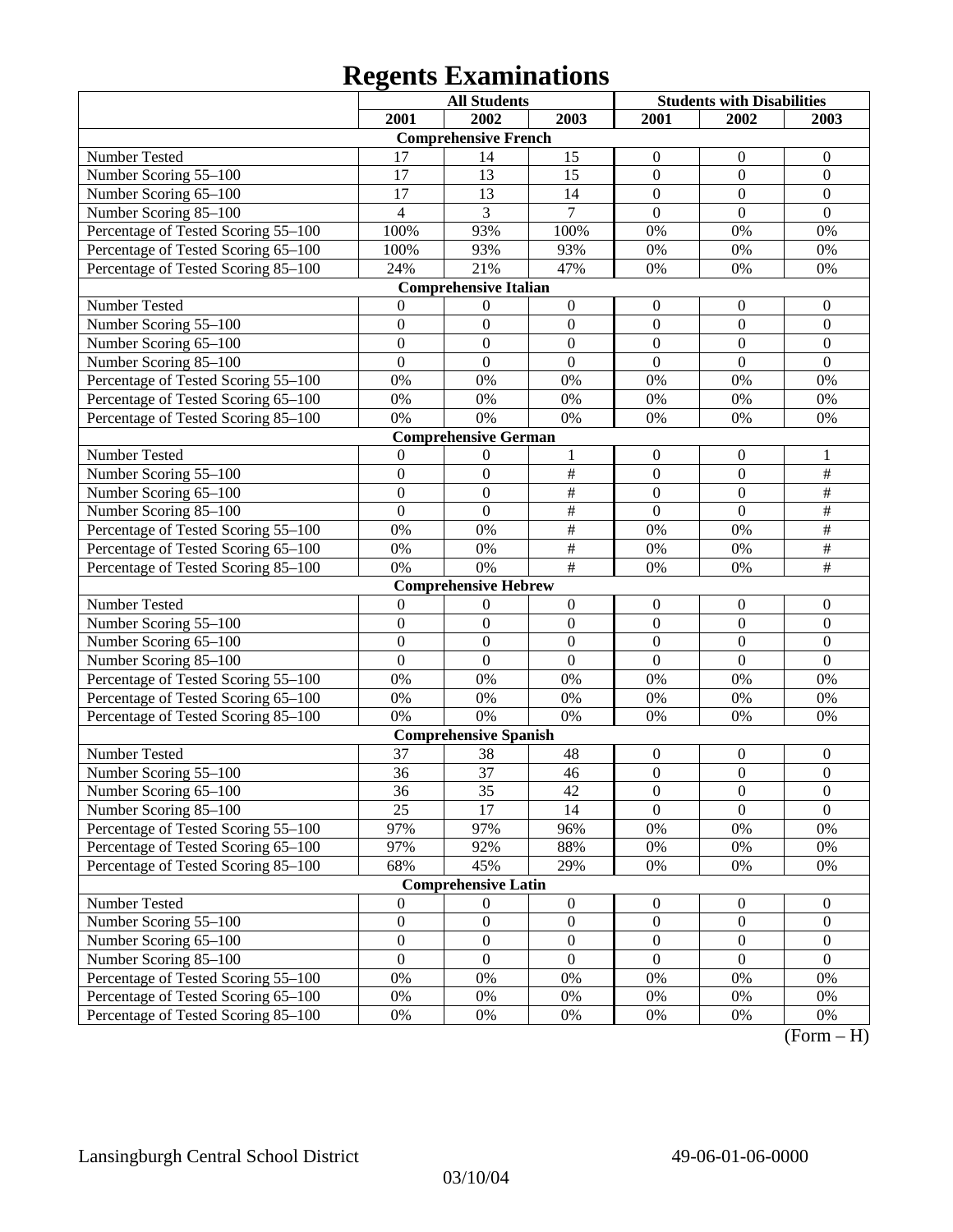|                                                                    | ັ<br><b>All Students</b> |                                           |      | <b>Students with Disabilities</b> |          |          |
|--------------------------------------------------------------------|--------------------------|-------------------------------------------|------|-----------------------------------|----------|----------|
|                                                                    | 2001                     | 2002                                      | 2003 | 2001                              | 2002     | 2003     |
| Sequential Mathematics, Course II (last administered January 2003) |                          |                                           |      |                                   |          |          |
| Number Tested                                                      | 112                      | 14                                        | 4    | $\theta$                          | $\theta$ | $\theta$ |
| Number Scoring 55-100                                              | 106                      | 6                                         | #    | $\Omega$                          | $\theta$ | 0        |
| Number Scoring 65-100                                              | 104                      | 4                                         | #    | $\theta$                          | $\theta$ | $\theta$ |
| Number Scoring 85-100                                              | 61                       | 3                                         | $\#$ | $\theta$                          | $\theta$ | $\theta$ |
| Percentage of Tested Scoring 55-100                                | 95%                      | 43%                                       | #    | 0%                                | 0%       | $0\%$    |
| Percentage of Tested Scoring 65-100                                | 93%                      | 29%                                       | #    | 0%                                | 0%       | $0\%$    |
| Percentage of Tested Scoring 85-100                                | 54%                      | 21%                                       | #    | 0%                                | 0%       | $0\%$    |
|                                                                    |                          | <b>Sequential Mathematics, Course III</b> |      |                                   |          |          |
| Number Tested                                                      | 96                       | 83                                        | 74   | $\theta$                          | $\theta$ | $\theta$ |
| Number Scoring 55-100                                              | 80                       | 72                                        | 52   | $\theta$                          | $\theta$ | $\theta$ |
| Number Scoring 65-100                                              | 71                       | 67                                        | 42   | $\Omega$                          | $\theta$ | $\theta$ |
| Number Scoring 85-100                                              | 27                       | 24                                        | 17   | $\Omega$                          | $\Omega$ | $\Omega$ |
| Percentage of Tested Scoring 55-100                                | 83%                      | 87%                                       | 70%  | 0%                                | 0%       | $0\%$    |
| Percentage of Tested Scoring 65-100                                | 74%                      | 81%                                       | 57%  | $0\%$                             | 0%       | $0\%$    |
| Percentage of Tested Scoring 85-100                                | 28%                      | 29%                                       | 23%  | 0%                                | 0%       | $0\%$    |

 $\overline{(Form-I)}$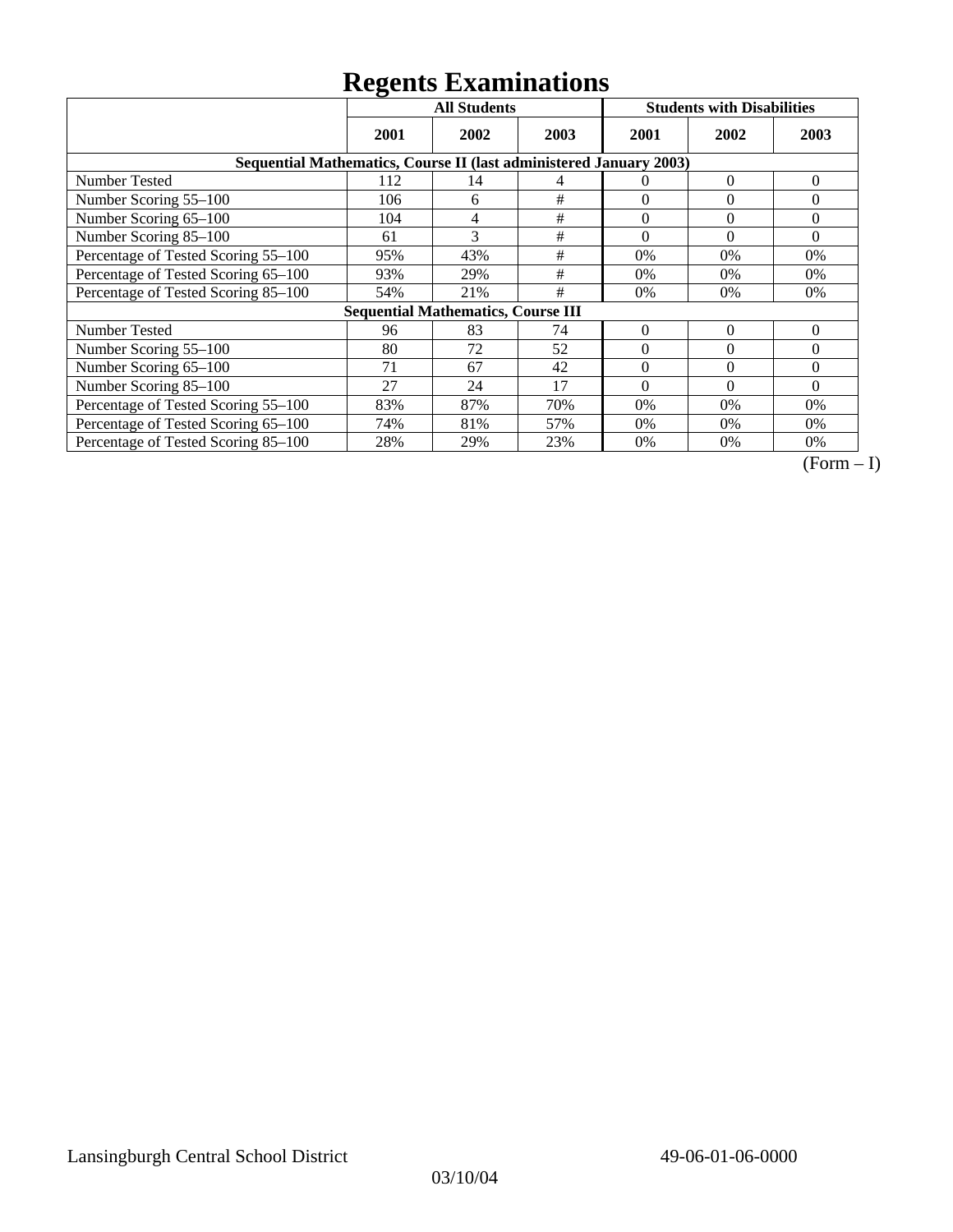### **Introduction to Occupations Examination**

|                                   | 2000-2001         |           | $2001 - 2002$     |           | $2002 - 2003$ |           |  |
|-----------------------------------|-------------------|-----------|-------------------|-----------|---------------|-----------|--|
|                                   | <b>No. Tested</b> | % Passing | <b>No. Tested</b> | % Passing | No. Tested    | % Passing |  |
| <b>General-Education Students</b> | 42                | 88%       |                   | 100%      |               | 100%      |  |
| <b>Students with Disabilities</b> |                   | 0%        |                   |           |               | #         |  |

On school reports, 2000–2001 and 2001–2002 data are for all students with disabilities enrolled in the school. District reports contain data for all students with disabilities enrolled in the district for the 2000–2001, 2001–2002, and 2002–2003 school years.

### **Elementary-Level Social Studies**

|                 |                                   | <b>Number</b><br><b>Tested</b> | $%$ at<br>Level 1 | $%$ at<br>Level 2 | $%$ at<br>$%$ at<br>Level 4<br>Level 3 |      |
|-----------------|-----------------------------------|--------------------------------|-------------------|-------------------|----------------------------------------|------|
| <b>Nov 2002</b> | <b>General-Education Students</b> | 157                            | 3%                | 9%                | 75%                                    | 13%  |
|                 | <b>Students with Disabilities</b> | 27                             | 30%               | 37%               | 33%                                    | 0%   |
|                 | All Students                      | 184                            | 7%                | 13%               | 69%                                    | l 1% |

### **Middle-Level Social Studies**

|                  |                                   | <b>Number</b><br>Tested | $%$ at<br>Level 1 | $%$ at<br>Level 2 | $%$ at<br>Level 3 | $%$ at<br>Level 4 |
|------------------|-----------------------------------|-------------------------|-------------------|-------------------|-------------------|-------------------|
| <b>June 2003</b> | <b>General-Education Students</b> | l76                     | 1%                | 38%               | 51%               | 10%               |
|                  | <b>Students with Disabilities</b> | 28                      | 18%               | 61%               | 21%               | 0%                |
|                  | All Students                      | 204                     | 3%                | 41%               | 47%               | 8%                |

 $(Form - J)$